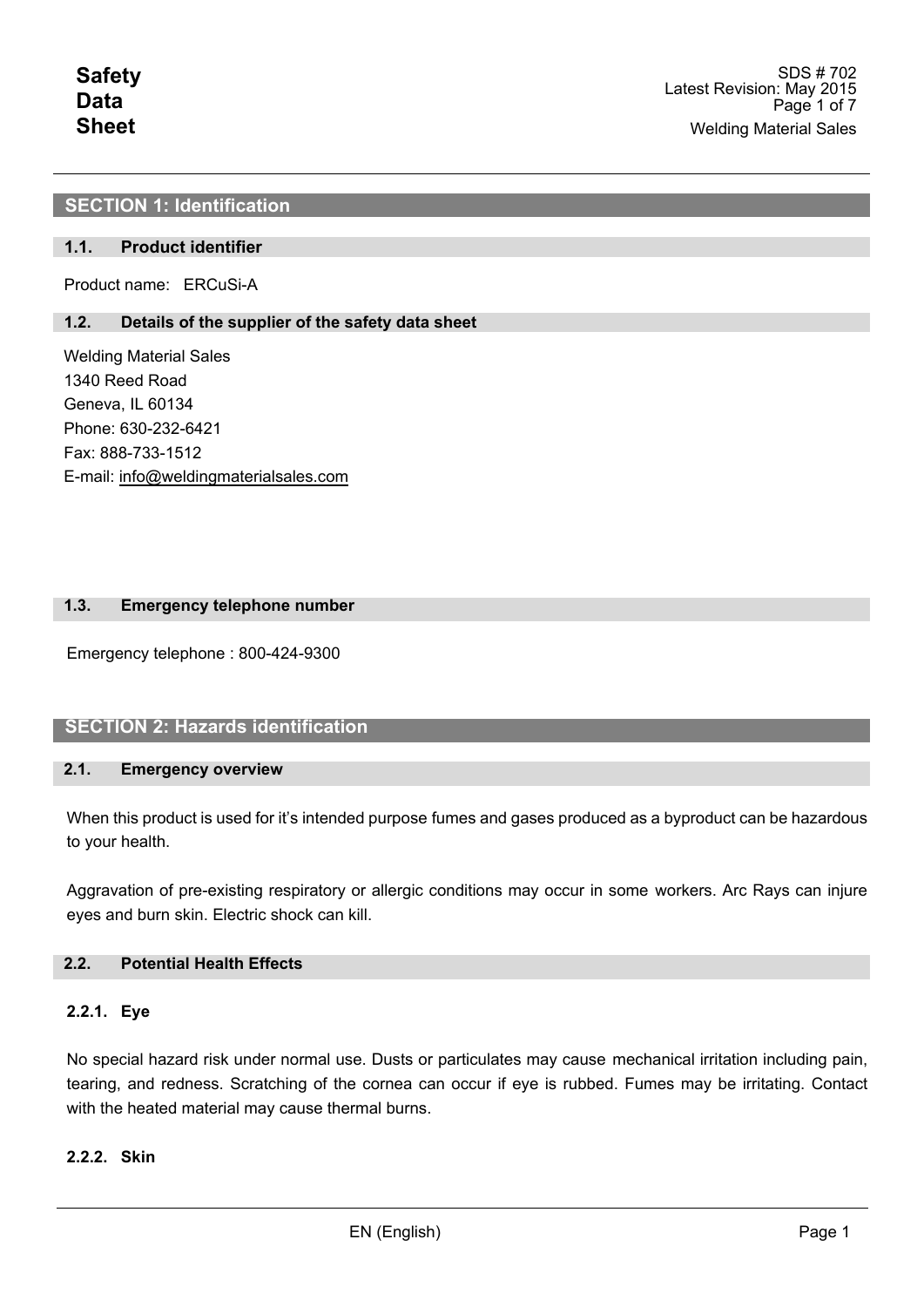No special hazard risk under normal use. Dusts or particulates may cause mechanical irritation due to abrasion. May cause skin irritation in sensitive individuals. Contact with heated material may cause thermal burns.

# **2.2.3. Ingestion**

Ingestion is an unlikely route of exposure; no hazard in normal industrial use. Swallowing of excessive amounts of the dust may cause irritation, nausea, and diarrhea.

## **2.2.4. Inhalation**

No special hazard risk under normal use. Dusts may cause irritation of the nose, throat, and lungs. Excessive inhalation of metallic fumes and dusts may result in metal fume fever, an influenza-like illness.

## **2.2.5. Chronic**

Respiratory tract irritation, metal fume fever, eye irritation. Long term repeated exposures to excessive fume concentrations may lead to intoxication including kidney disease, anemia, nervous disorders, birth defects and nasal and lung Cancer.

## **SECTION 3: Composition/Information on Ingredients**

## **3.1. Common name**

ERCuSi-A

### **3.2. Chemical composition**

| <b>Chemical name</b> | CAS No.   | <b>Formula</b> | <b>Composition</b> |
|----------------------|-----------|----------------|--------------------|
| Copper               | 7440-50-8 | Cu             | bal.               |
| Manganese            | 7439-96-5 | Mn             | 1.50%              |
| Silicon              | 7440-21-3 | Si             | 3.40%              |
| Tin                  | 7440-31-5 | Sn             | 1.00%              |
| Zinc                 | 7440-66-6 | Zn             | 1.00%              |

# **SECTION 4: First Aid Measures**

### **4.1. Eyes**

In case of overexposure to dusts or fumes, immediately flush eyes with plenty of water for at least 15 minutes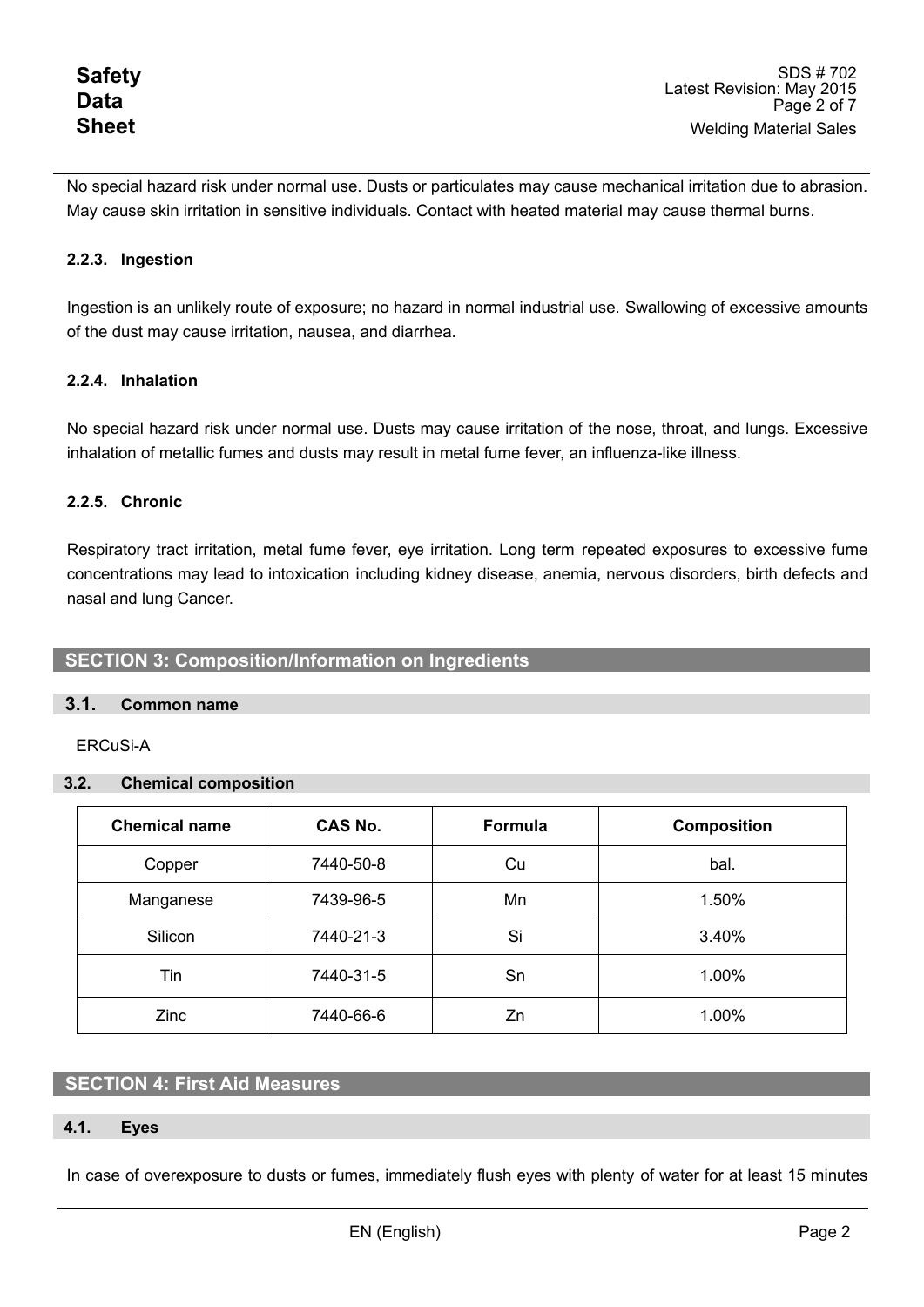occasionally lifting the eye lids. Get medical attention if irritation persists. Thermal burns should be treated as medical emergencies.

#### **4.2. Skin**

In case of overexposure to dusts or particulates, wash with soap and plenty of water. Get medical attention if irritation develops or persists.

#### **4.3. Ingestion**

Get medical aid. Do not induce vomiting.

#### **4.4. Inhalation**

If inhaled, remove to fresh air. Seek medical attention if symptoms develop.

## **SECTION 5: Fire Fighting Measures**

#### **5.1. General Information**

As in any fire, wear a self-contained breathing apparatus in pressure-demand, MSHA/NIOSH (approved or equivalent), and full protective gear.This material is not flammable. However, welding arc and sparks can ignite combustibles. Grinding or other machining operations can produce fine particulatedust that may explode in the presence of a strong ignition source. During a fire,irritating and highly toxic gases may be generated by thermal decomposition or combustion.

#### **5.2. Extinguishing Media**

Never use water as an extinguishing agent around molten or smoldering metal. Water will react violently around any molten metal. Use dry chemical, CO<sub>2</sub> or sand.

## **SECTION 6: Accidental Release Measure**

#### **6.1. General Information**

Use proper personal protective equipment as indicated in Section 8.

#### **6.2. Spills/Leaks**

Sweep up and place in suitable containers for recycle or disposal. Spilled or released at long industrial condition: Remove ignition sources, Keep away from heat and flame, evacuate area. Avoid breathing dust, vapor, smoke.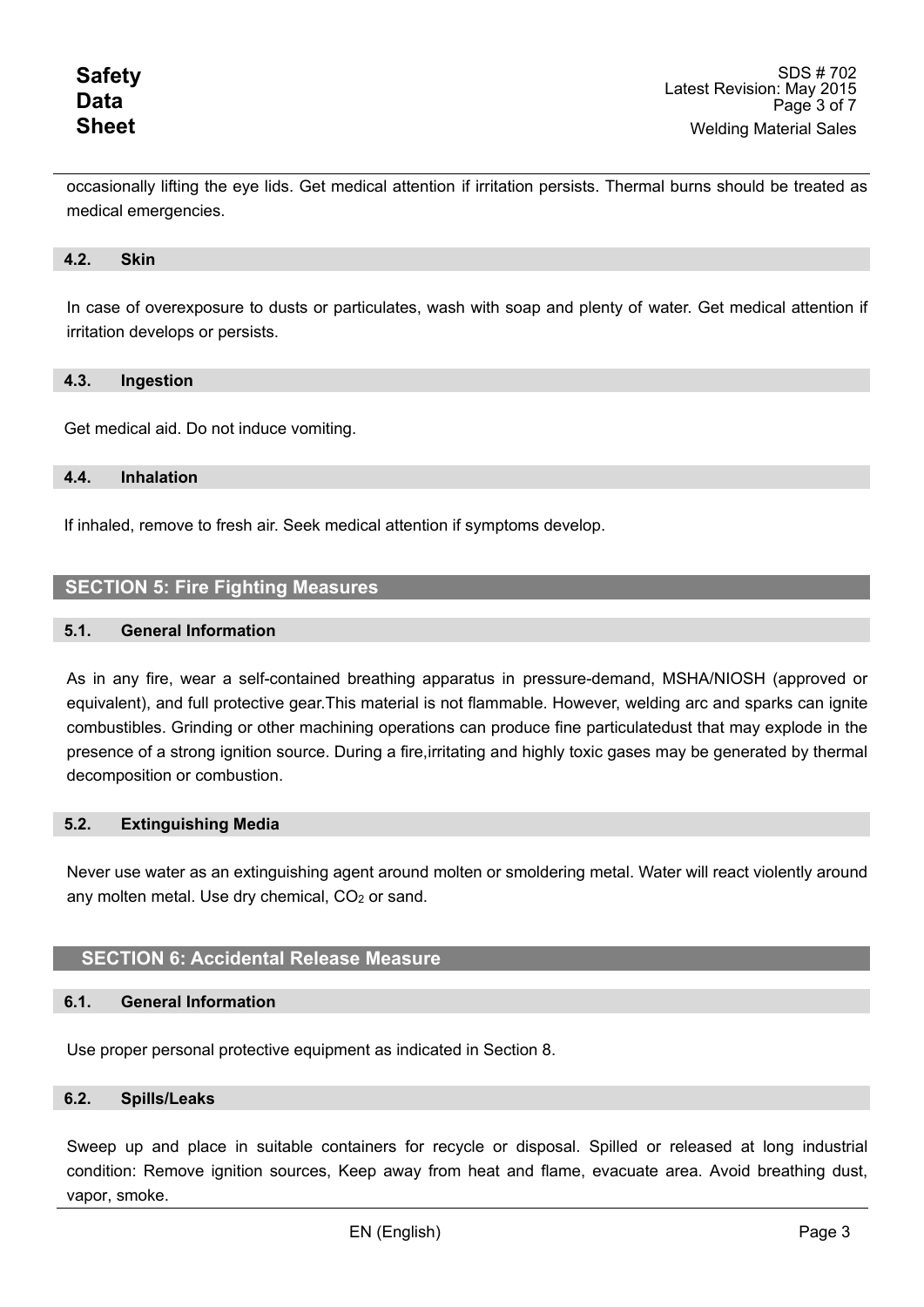Wear protective equipment. Shut off source of the leak only if it is easy to do so. Keep spilled material out of sewers, ditches and bodies of water.

# **SECTION 7: Handling and Storage**

## **7.1. Handling**

In accordance with good industrial practice, handle with care and avoid unnecessary personal contact. Wash thoroughly after handling. Use with adequate ventilation. Minimize dust generation and accumulation. Do not eat, drink or smoke while handling the product. Keep away from sources of ignition.

### **7.2. Storage**

Keep away from heat and flame. Store in a cool, dry place away from incompatible substances.

# **SECTION 8: Exposure Controls, Personal Protection**

### **8.1. Engineering Controls**

Facilities storing or utilizing this material should be equipped with an eyewash facility and a safety shower. Use adequate ventilation to keep airborne concentrations low.

### **8.2. Individual Protection for Industrial Use**

### **8.2.1. Eyes**

Wear appropriate protective eyeglasses or chemical safety goggles.

### **8.2.2. Skin**

For prolonged or repeated contact use protective gloves.

### **8.2.3. Clothing**

Choose body protection according to the amount and concentration of the dangerous substance at the work place.

## **8.2.4. Respirators**

Follow the OSHA respirator regulations found in 29 CFR 1910.134 or European Standard EN 149. Use a NIOSH/MSHA or European Standard EN 149 approved respirator if exposure limits are exceeded or if irritation or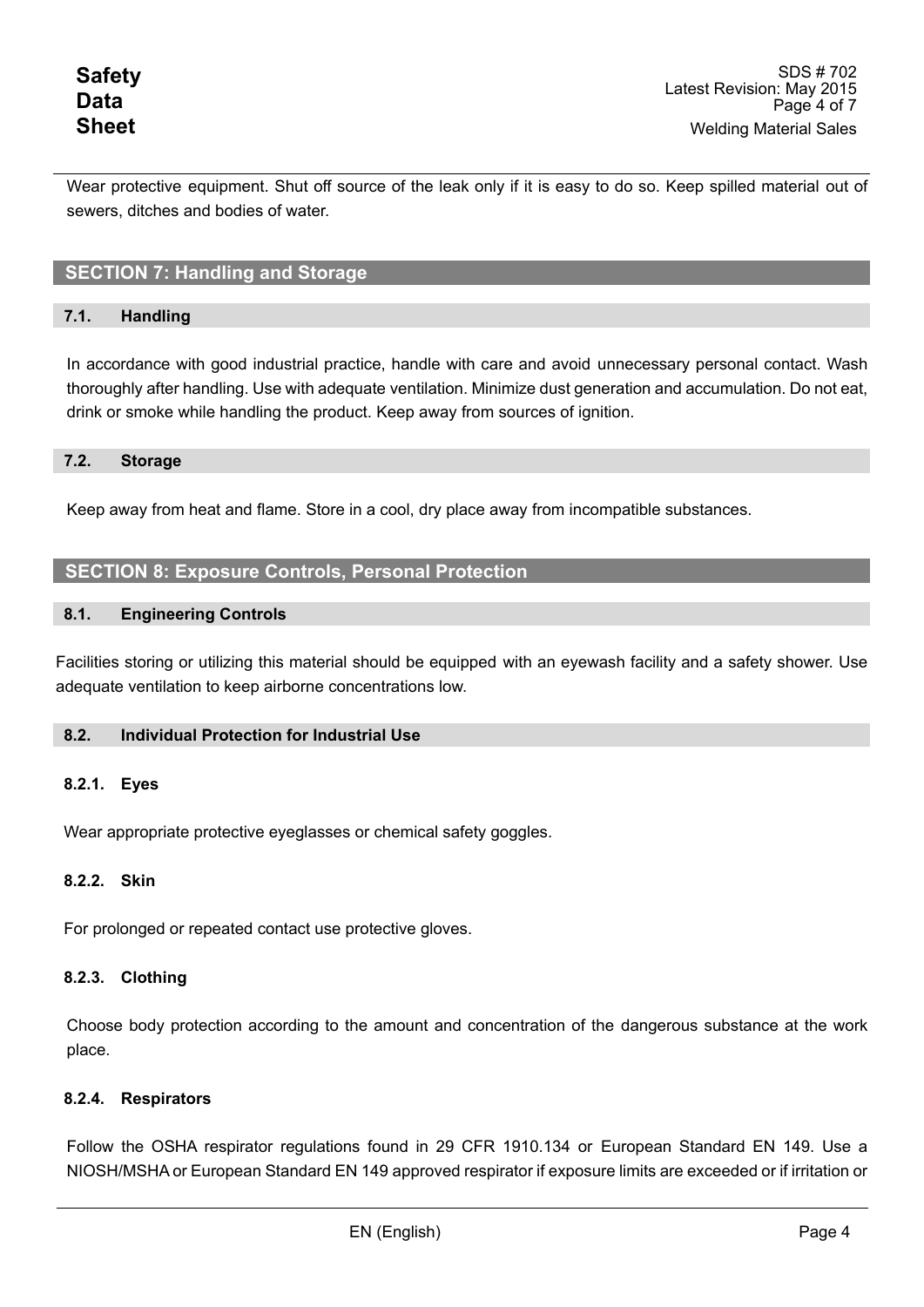other symptoms are experienced.

# **SECTION 9: Physical and Chemical Properties**

### **9.1. Information on base physical and chemical properties**

| <b>Physical State</b>           | Wire                    |
|---------------------------------|-------------------------|
| Color                           | Red                     |
| Odor                            | Odorless                |
| рH                              | Not available           |
| Vapor Pressure                  | Not available           |
| <b>Boiling Point</b>            | Not available           |
| <b>Freezing/Melting Point</b>   | 995 $\mathrm{F}$        |
| <b>Autoignition Temperature</b> | Not available           |
| <b>Flash Point</b>              | Not applicable          |
| <b>Explosion Limits: Lower</b>  | Not applicable          |
| <b>Explosion Limits: Upper</b>  | Not applicable          |
| Decomposition Temperature       | Not available           |
| Solubility in water             | Insoluble               |
| <b>Specific Gravity/Density</b> | $3.5$ g/cm <sup>3</sup> |

### **9.2. Other information**

No additional information available.

## **SECTION 10: Stability and Reactivity**

#### **10.1. Chemical Stability**

Stable under normal temperatures and pressures.

#### **10.2. Conditions to Avoid**

Incompatible materials. Ignition sources, excess heat.

## **10.3. Incompatibilities with Other Materials**

Strong oxidizing agents, mineral acids.

## **10.4. Hazardous Decomposition Products**

Metallic dust or fumes may be produced during welding, burning, grinding and possibly machining.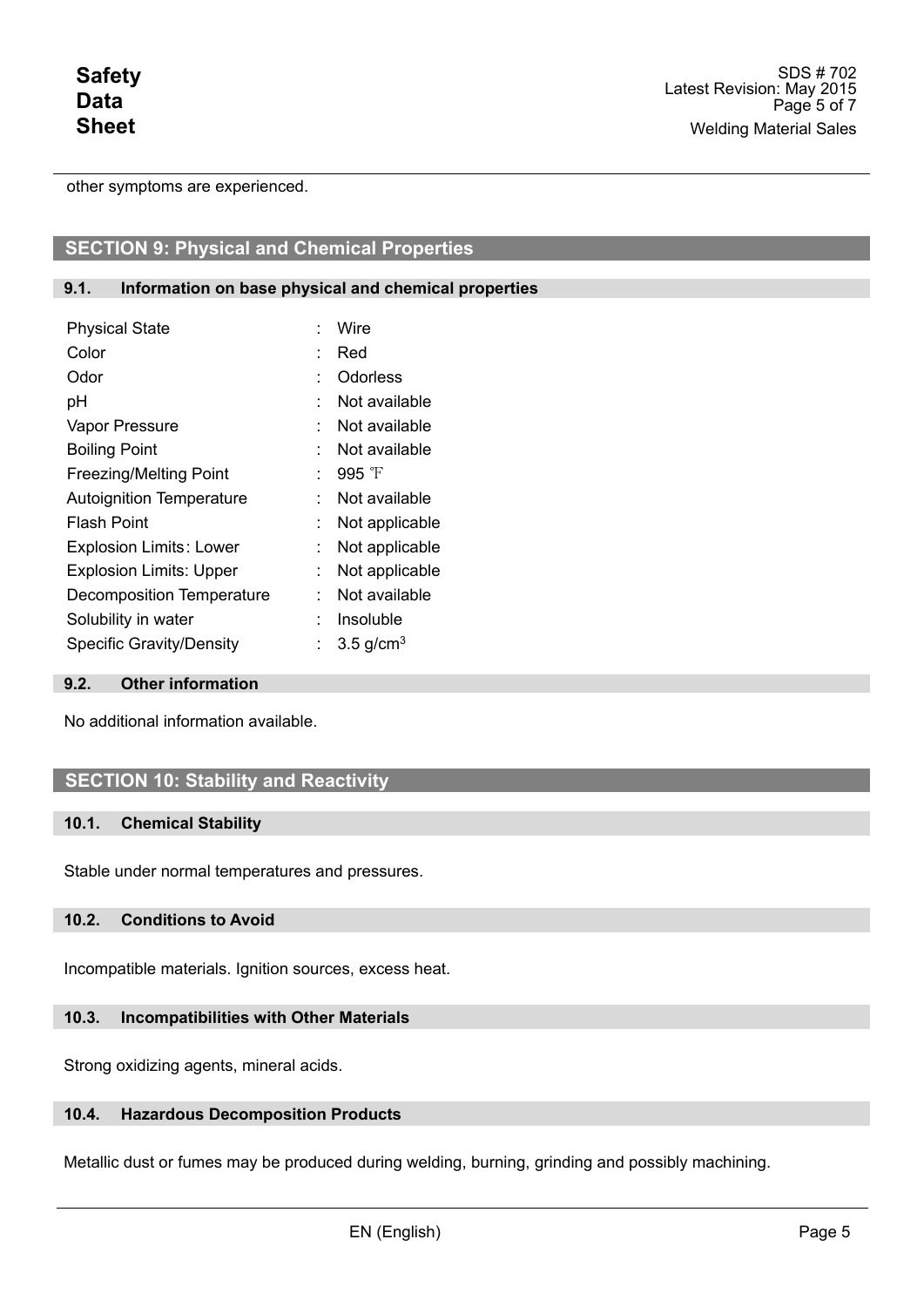### **10.5. Hazardous Polymerization**

Will not occur.

# **SECTION 11: Toxicological Information**

Not including.

# **SECTION 12: Ecological Information**

#### **12.1. Ecotoxicity**

Not available

**12.2. Other** 

Do not empty into drains

## **SECTION 13: Disposal Considerations**

Dispose of in a manner consistent with federal, state and local regulations.

# **SECTION 14: Transport Information**

|                      | <b>IATA</b>   | <b>IMDG</b>   | <b>RID/ADR</b> |
|----------------------|---------------|---------------|----------------|
| Proper shipping name | Not regulated | Not regulated | Not regulated  |
| <b>Hazard class</b>  |               |               |                |
| Un number            |               |               |                |
| <b>Packing group</b> |               |               |                |

# **SECTION 15: Regulatory Information**

## **15.1. Regulatory Information**

Reference to the local, national and EU / international regulations.

## **15.2. Hazard Symbols**